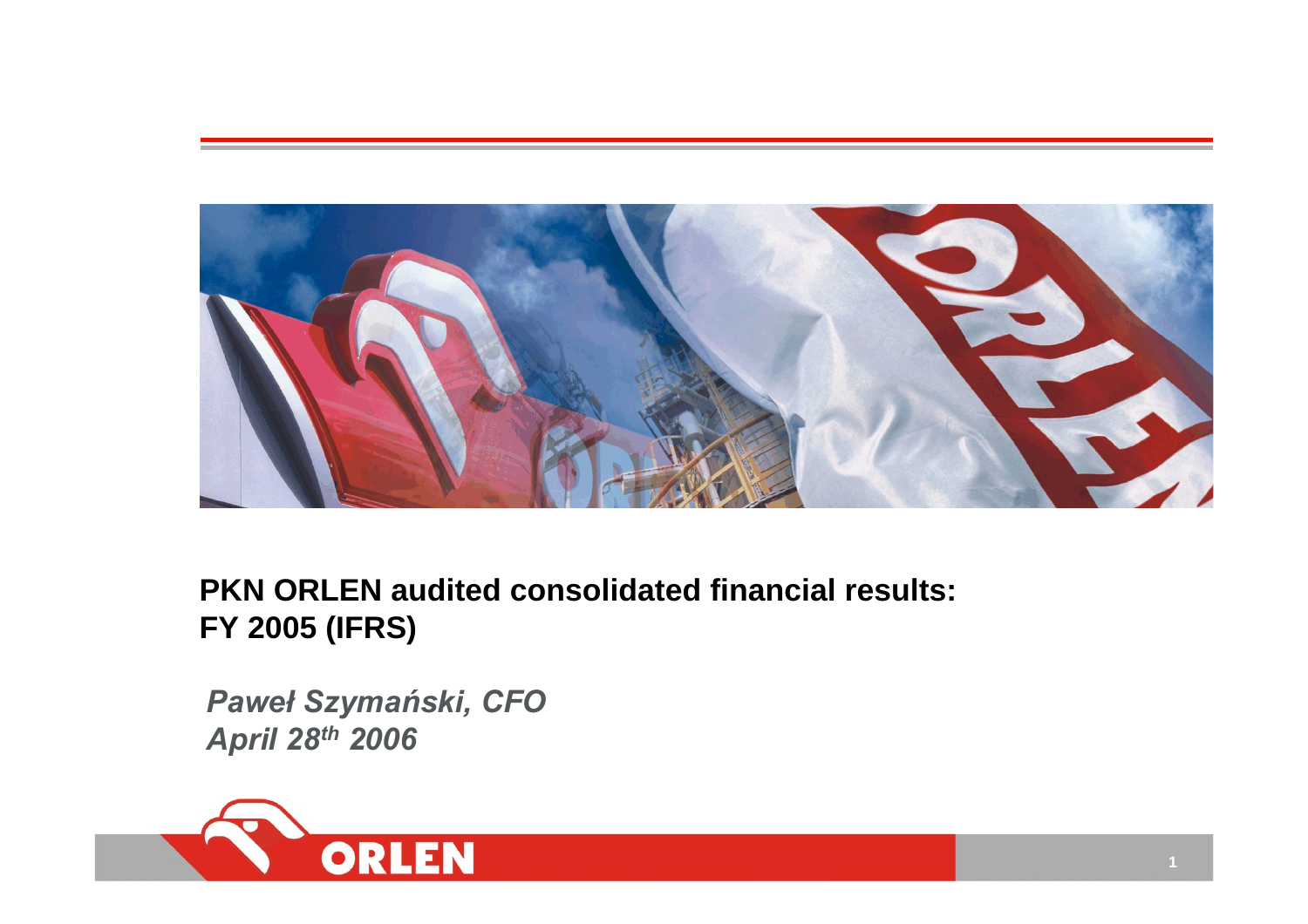### **Audited consolidated financial results 2005The highest ever results of PKN ORLEN following restructuring and corpora te culture changes; supported by market conditions1**

### **The highest ever net profit of PKN ORLEN**

| After Q4'05 |                                  | in PLN m | 2004    | 2005    |
|-------------|----------------------------------|----------|---------|---------|
| unadited    |                                  |          | adited  | audited |
| 22.3%       | ROACE $(%)^2$                    |          | 16.5%   | 21.8%   |
|             | Ex. negative goodwill**          |          |         | 13.5%   |
| 6797        | <b>EBITDA*</b>                   |          | 4 0 3 7 | 6728    |
|             | EBITDA ex. negative goodwill**   |          |         | 4834    |
| 4724        | Net profit*                      |          | 2538    | 4638    |
|             | Ex. negative goodwill**          |          |         | 2 7 4 4 |
| 3634        | <b>Cash flow from operations</b> |          | 3637    | 3664    |
| 15.7%       | Gearing $(\%)$ <sup>3</sup>      |          | 3.5%    | 17.0%   |
| 882         | <b>Cost cutting</b>              |          | 637     | 882     |

1) Refers to the PKN ORLEN Capital Group including Unipetrol, IFRS numbers unless otherwise stated

2) R O A CE = operating profit after tax / average capital e mployed (equity <sup>+</sup> net debt)

3) Gearing = net debt / equity

*\* Due to creation of on-off provisions for business risk, restructuring, write-off receivables and company protection package – including PL N 149 m at ORLEN Deutschland - 4q'05 results were depressed by app. PL N 282 m.*

\*\* Unipetrol results consolidation is resulting in one-off effect of negative goodwill accounted in 2005 to another operating costs in amount of PLN 1 894 m.

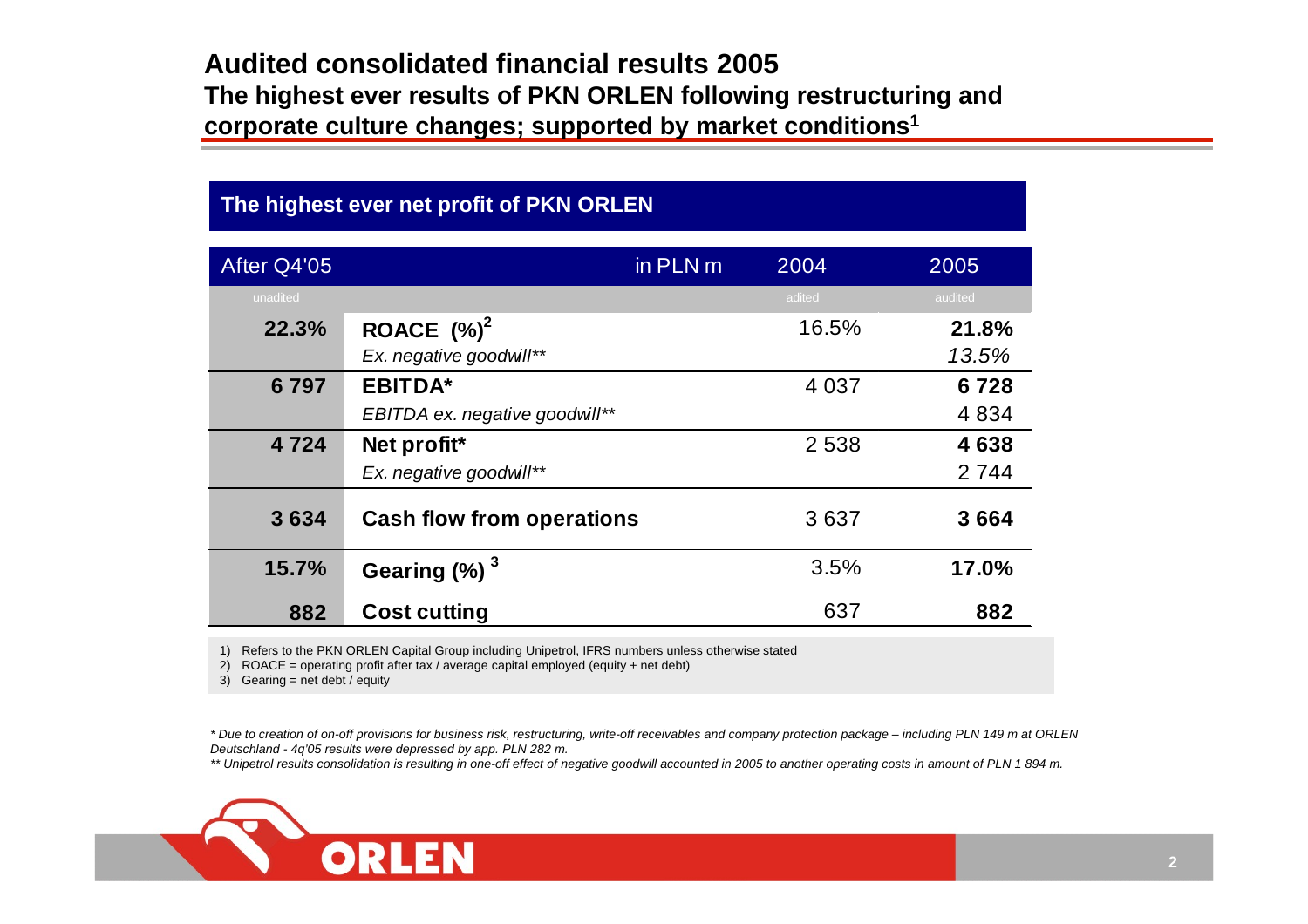### **Dividend proposal**

Potential acquisition of Mažeikiu Nafta determines the decision of the Management

- $\bullet$  **In case of PKN ORLEN ongoing participation in the tender offer for Mažeikiu Nafta, the Management would like to propose to account all of the net income - reduced by write-off for Labour Social Service Fund - to retention fund**
	- z **PLN 2 522 m**
- z **Potential investment in Mažeikiu Nafta represents <sup>a</sup> more significant value creation potential for the shareholders than the dividend payment**
- **•** In the situation of PKN ORLEN final termination of participation in the tender for Mažeikiu Nafta, Management of PKN **ORLEN would like to adopt new dividend policy starting already from 2006 (from the 2005 net profit) and propose dividend of PLN 4,50 per share. The proposed amount translates to:**
	- z **76% of PKN ORLEN net income of 2005**
	- z **PLN 1 925 m**
	- z **50% free cash flow to equity (FCFE)**

### **Free Cash Flow to Equity (FCFE)**



- **Accelerated implementation of new dividend policy published in January in Strategy Update 2006-2009**
- $\bullet$  **Dividend payment of 50% of Free Cash Flow to Equity**
	- **takes into account capital expenditures & mergers and acquisitions**
	- **allows for maintaining the optimal capital structure**

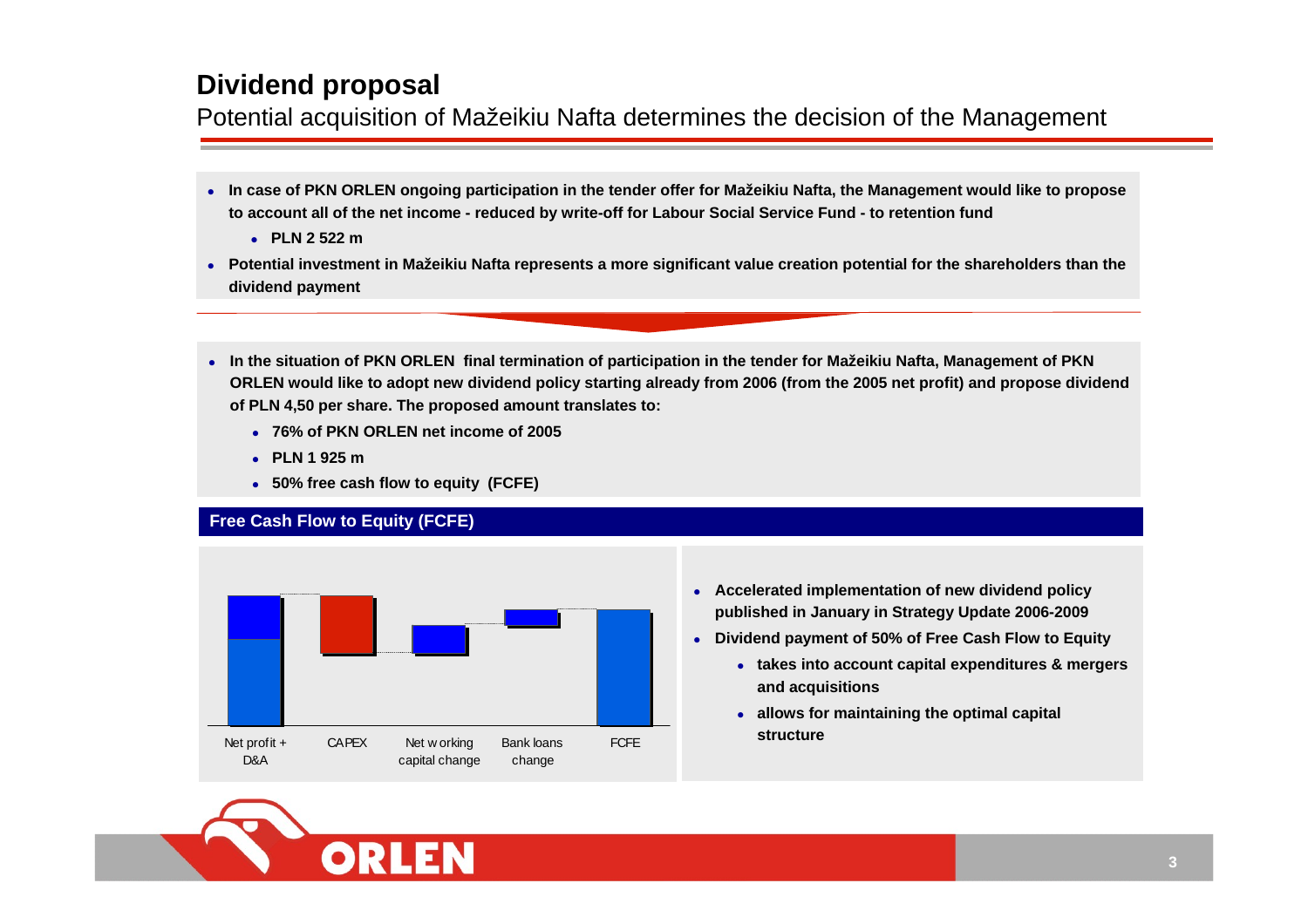### **Conclusion of the Unipetrol t ransaction Calculation of negative goodwill effect in PKN ORL E N consolidated financial report FY2005**

#### **Final calculation of negative goodwill associated with Unipetr ol acquisition (ac counted to other operating costs) amo unted in 2005 to PLN 1,89 bn**



**As promised the final transaction closi ng w as concluded b y the end of 2005.**

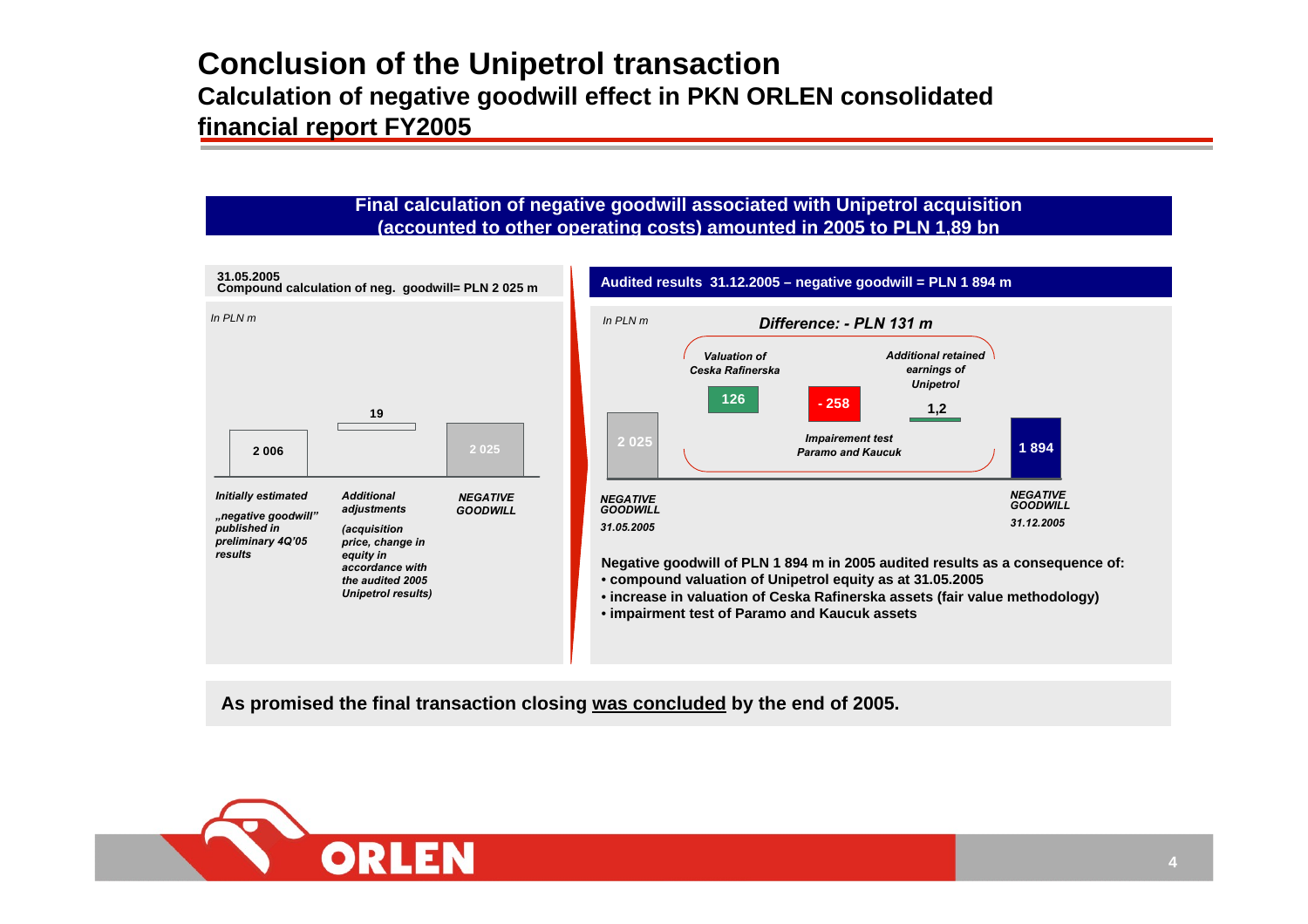### **Financial results 2005**

**Sound financial results of PKN ORLEN were achieved even after exclusion ofone-off items** 



- 1) Total gross amount. Protection package of PLN 36.7 m was utilized in 2005.
- \* Pro forma calculation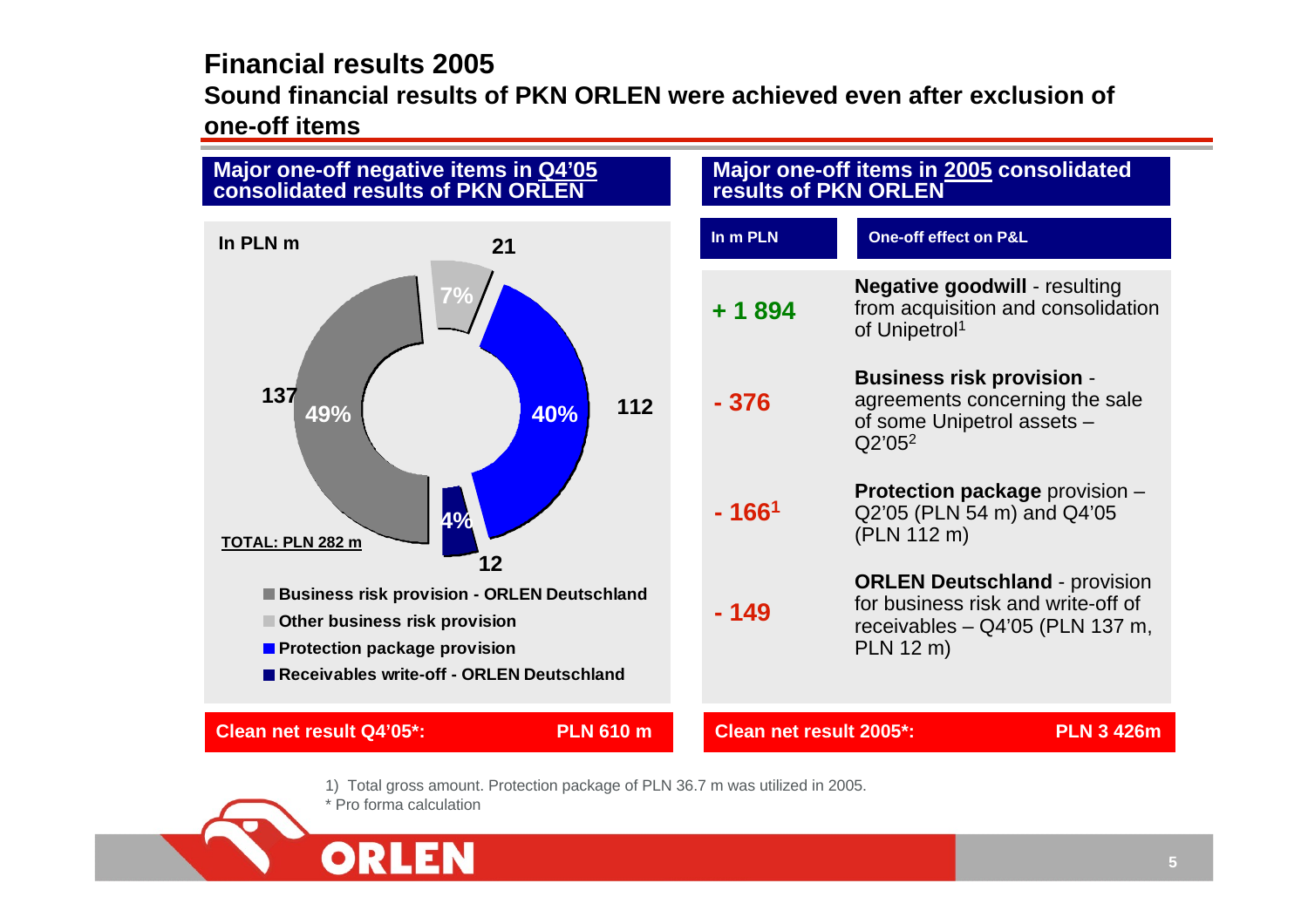### **Simplified P&L account**

Increase of EBIT by 9% excluding negative goodwill effect\*

|                                               |                                                                  |         |         |            | audited      |                     |           |
|-----------------------------------------------|------------------------------------------------------------------|---------|---------|------------|--------------|---------------------|-----------|
| IFRS, PLN m                                   | after Q4'05<br>2004<br><b>Unipetrol</b><br>28.02.2006<br>7m'2005 |         | 2005    | difference | difference % | change<br>2005/2004 |           |
|                                               |                                                                  | 2       | 3       | 4          | $5 = 4 - 2$  | $6 = 5/2$           | $7 = 4/1$ |
| <b>Revenues</b>                               | 30 680                                                           | 42 804  | 7 3 6 8 | 41 188     | $-1616$      | $-3,8%$             | 34,3%     |
| Operating profit                              | 2687                                                             | 5 0 6 0 | 176     | 4948       | $-112$       | $-2.2%$             | 84,1%     |
| Net profit                                    | 2 5 3 8                                                          | 4724    | 96      | 4638       | $-86$        | $-1,8%$             | 82,7%     |
| <b>Net profit ex minority</b><br>shareholders | 2 4 8 2                                                          | 4670    | 96      | 4585       | $-85$        | $-1,8%$             | 84,7%     |

### **Key differences between audited and preliminary results of 2005 (in m PLN):**

- o **adjustment of negative goodwill - 111\***
- o **adjustment of hedging instruments - 26**
- z **change of provisions 41**
- z **others 11**
- z **Revenues in 2005 excluding 7 months of Unipetrol consolidation increase by 10% y/y.**
- **EBIT result excluding Unipetrol consolidation and one-off negative goodwill, increases by 9% y/y**

\* *Unipetrol results consolidation is resulting in one-off effect of negative goodwill accounted to another operating costs in amount of PLN 1 894 m. Proforma calculation*

*Commnets regarding the difference between 111 m PLN and 131 m PLN on slide 4 (initially estimated 2 006 m PLN negative goodwill)*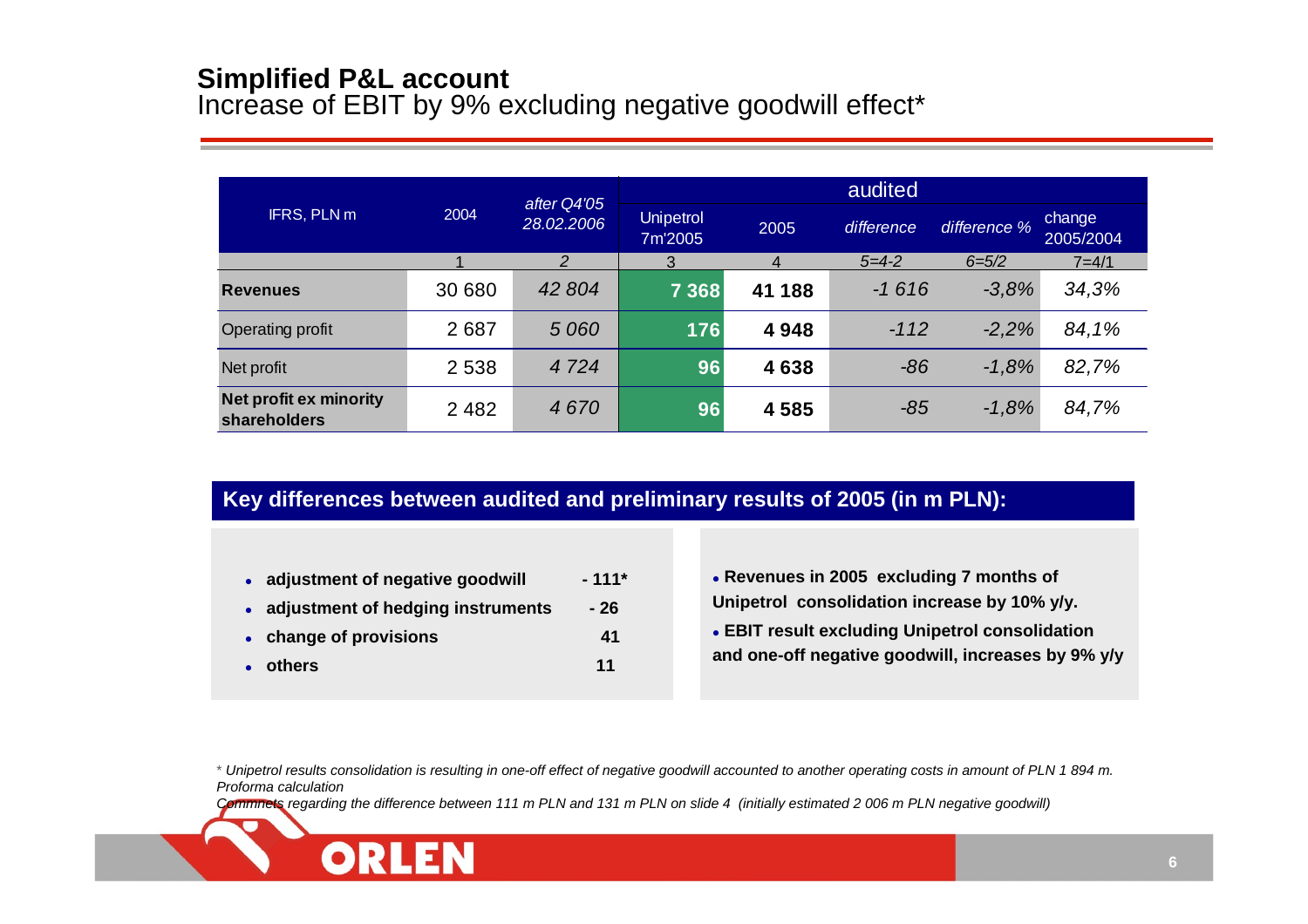# **EBIT of PKN ORLEN by segments**

# Significant improvement of operating results

| <b>IFRS basis, PLN m</b>              | 2004    | <b>Unipetrol</b><br>4kw'05 | <b>Unipetrol</b><br>7months 2005 | 2005   | y/y     |
|---------------------------------------|---------|----------------------------|----------------------------------|--------|---------|
| Operating profit, of which            | 2686    | 66                         | 176                              | 4947   | 84,2%   |
| negative goodwill                     |         |                            |                                  | 1894   |         |
| operating profit (excl.neg. goodwill) |         |                            |                                  | 3053   |         |
| Refining <sup>1</sup>                 | 2 2 4 8 | 53                         | 165                              | 2947   | 31,1%   |
| <b>Retail</b>                         | $-6$    | $-13$                      | $-11$                            | 78     |         |
| <b>Petrochemicals</b>                 | 881     | 40                         | 70                               | 858    | $-2,6%$ |
| Others <sup>2</sup>                   | $-32$   | $-14$                      | $-48$                            | -98    | 206,3%  |
| Non attributable <sup>3</sup>         | $-405$  | $\bf{0}$                   |                                  | $-732$ | 80,7%   |

### **Comments**

The differences between Unipetrol results and the consolidated numbers of Czech company accounted **in PKN ORLEN resulted from the asset revaluation of Uni petrol - in accordance with I FRS 3** 

- o **Depreciation of Unipetrol in PKN ORLEN b ooks for the period June-December 2005 - 538 m PLN**
- e **Depreciation of Unipetrol in PKN ORLEN b ooks for the period of Q42005 - 269 m PLN**

1)Production, Wholesale and Logistics 2)Departments responsible for energetic media and social activity and services subsidiaries of P K N ORLEN 4) Includes corporate centre of PK N and subsidiaries not mentioned in previous segments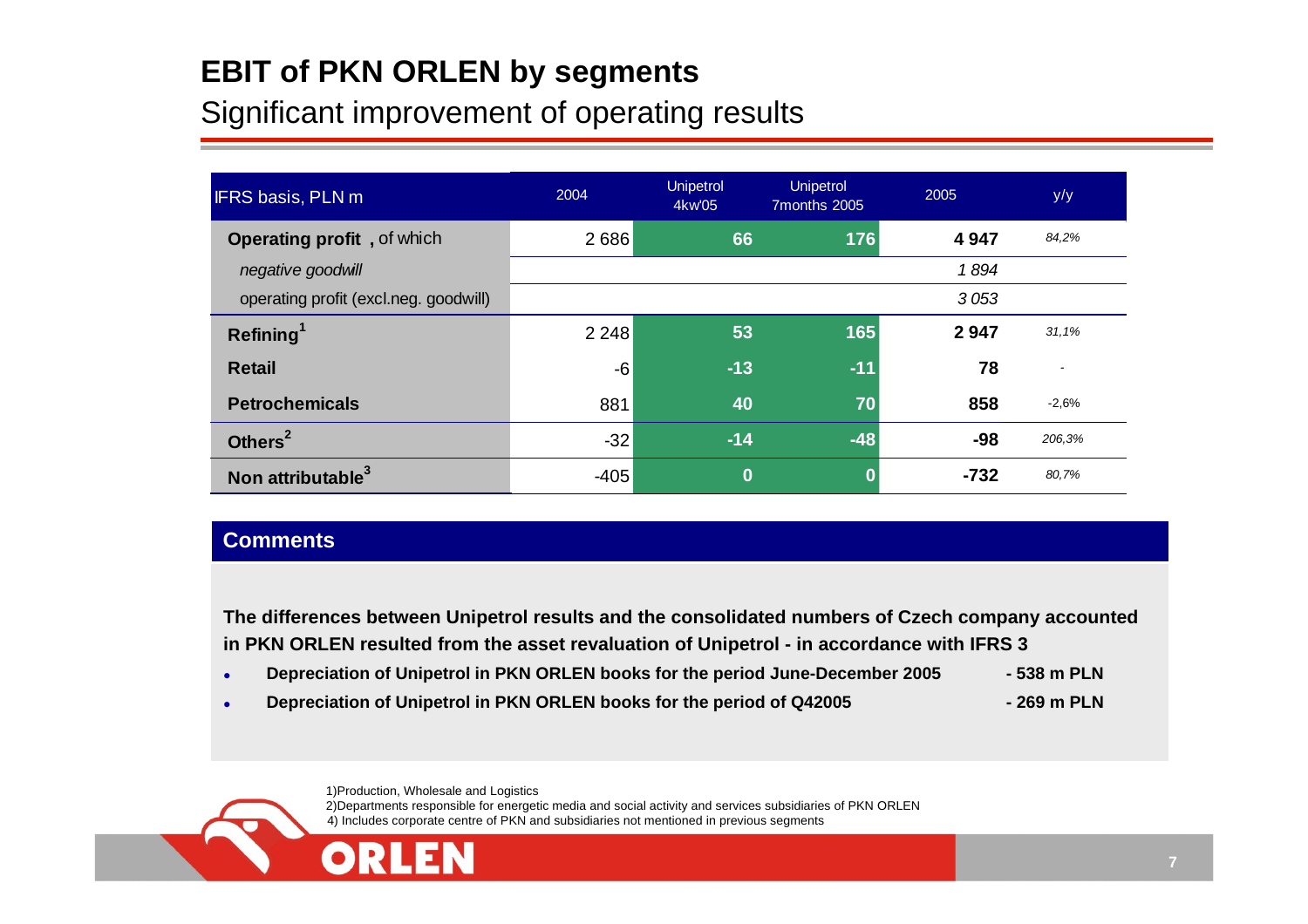### **Macroeconomic environment in 2005**

Variable and volatile refining and petrochemical sector



#### **Refinery margin**

**5.12 \$/b a verage in 20053** *Decrease b y 9% y/y* **2.56 \$/b a v erage in 1q20063** *Decrease b y 30% y/y*



#### **Brent 54.48 \$/b av erage in 2005** *Increase b y 42 % y/y* **61.78 \$/b av erage in 1q2006** *Increase b y 30% y/y*

**Exchange rates average1**



**Brent/Ural differential4.20 \$/b av erag e in 2005** *Increase by 2% y/y* **3.63 \$/b av erag e in 1q2006** *Decrease b y 29% y/y*



#### 1) Source: NBP

2) Estimates published in PKN ORLEN Strategy Update 2006-2009<br>3) Calculated as: Products (88.36%) vs. Brent Dtd (100%). Products contain Premium Unl (25.21%), EN590 (23.20%), Naphtha (16.51%), LOO (15.31%), HSFO (5.44%) i Jet (2.69%) (source: CIF N WE quotations, except HSFO FOB ARA)

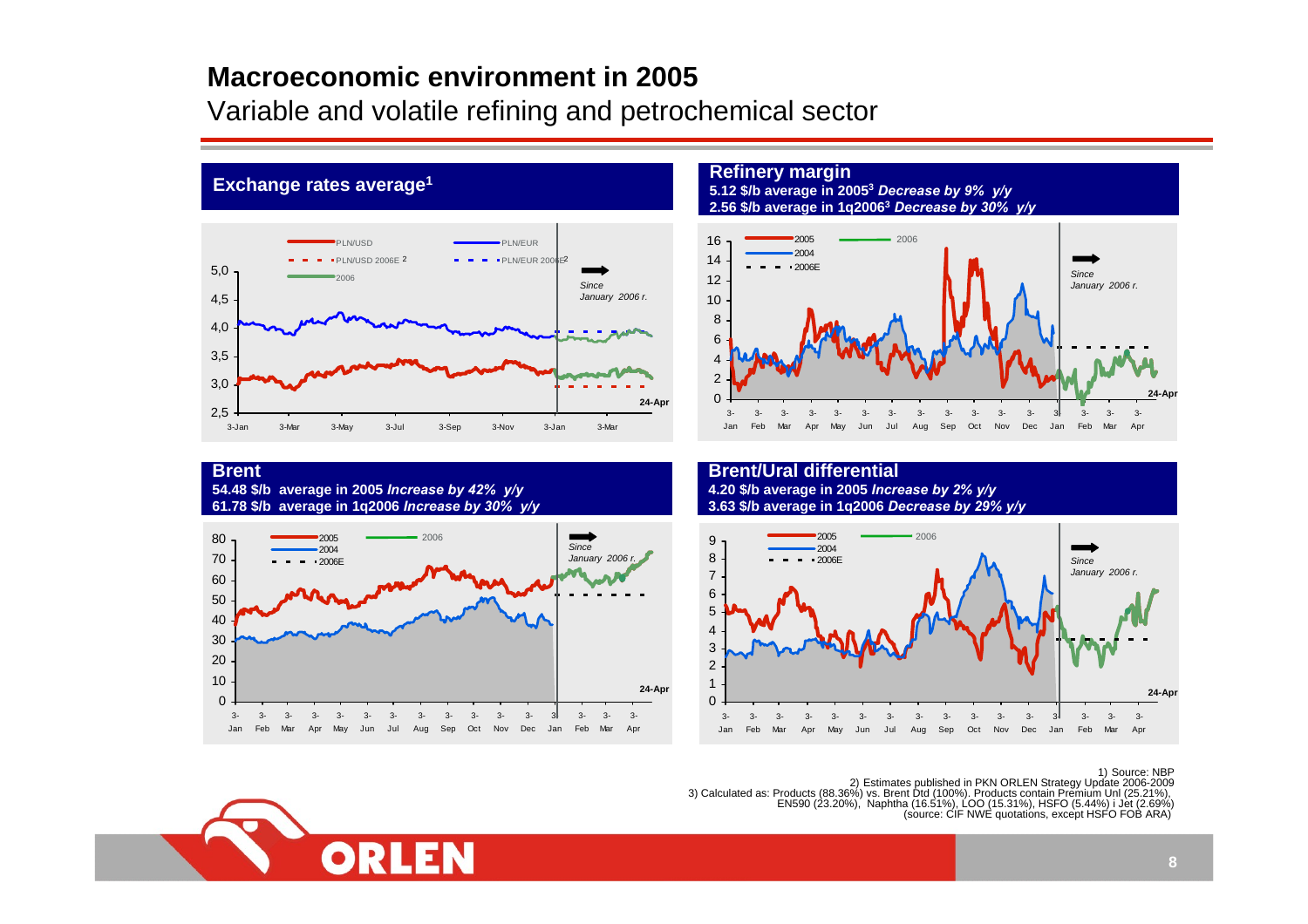## **Supporting slides**

- $\bullet$ **Segments waterfall charts q/q**
- $\bullet$ **Petrochemicals market – environment summary**
- $\bullet$ **Unipetrol**
- $\bullet$ **Retail market in Poland**

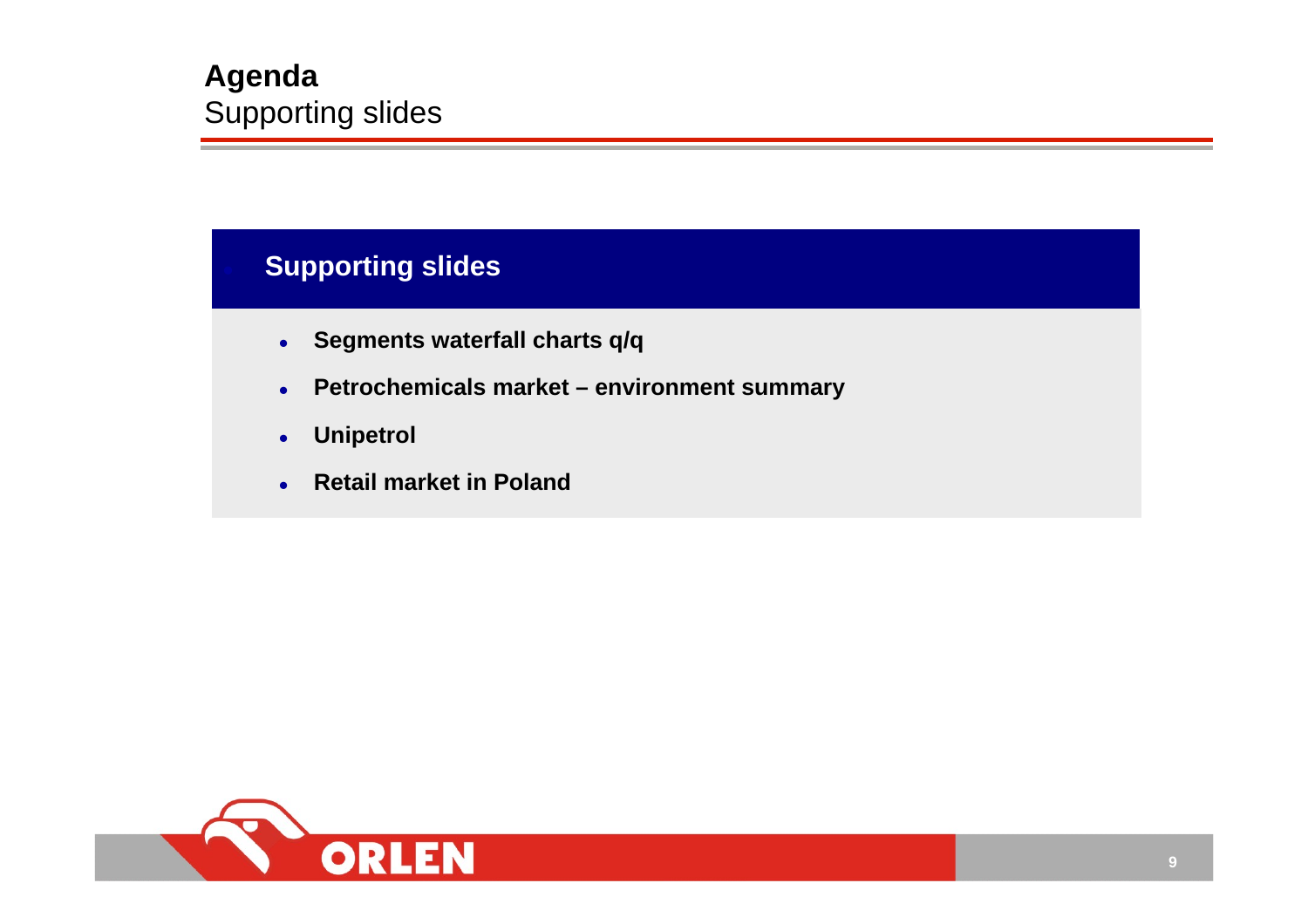# **Refining segment**

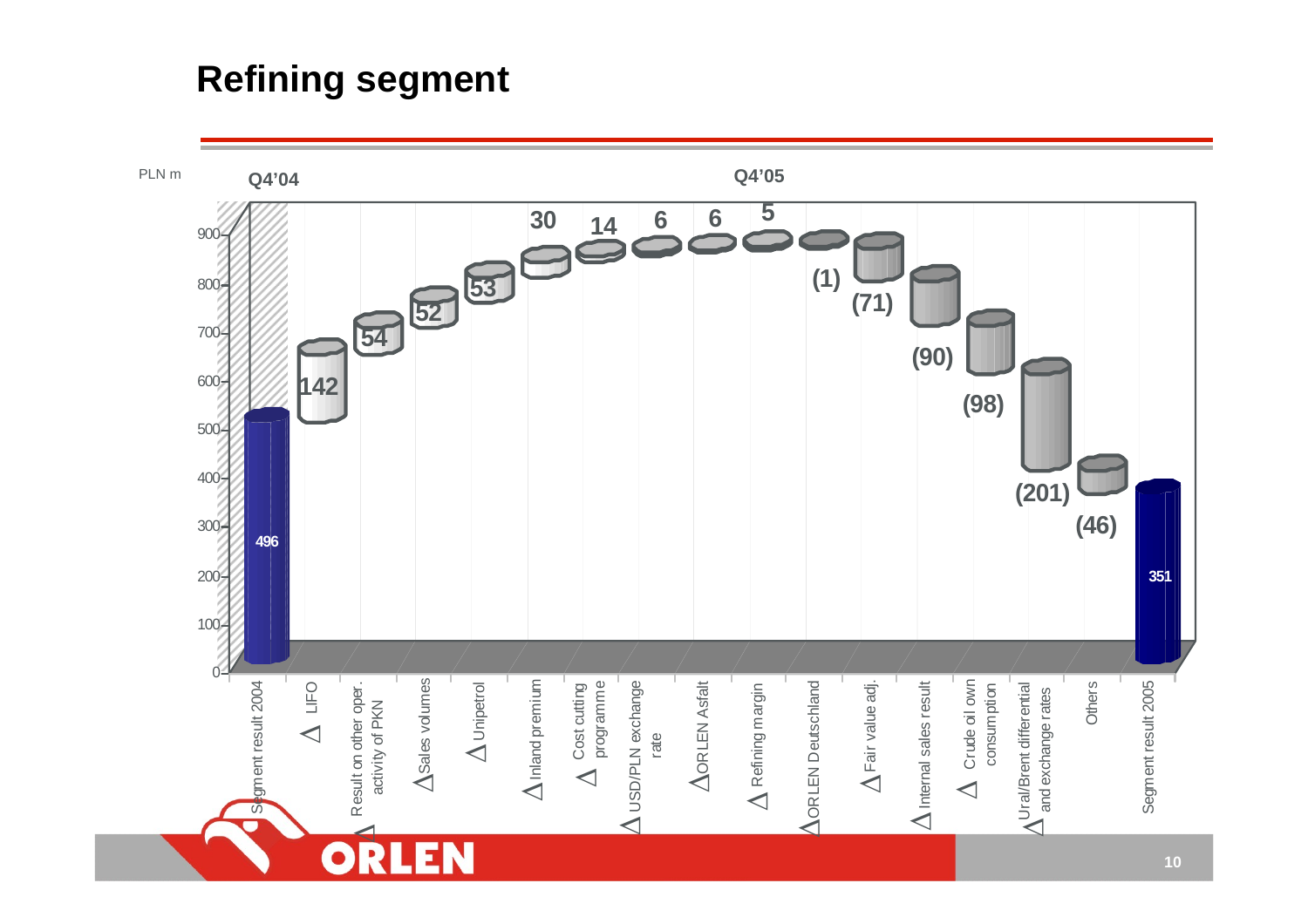# **Petrochemical segment**

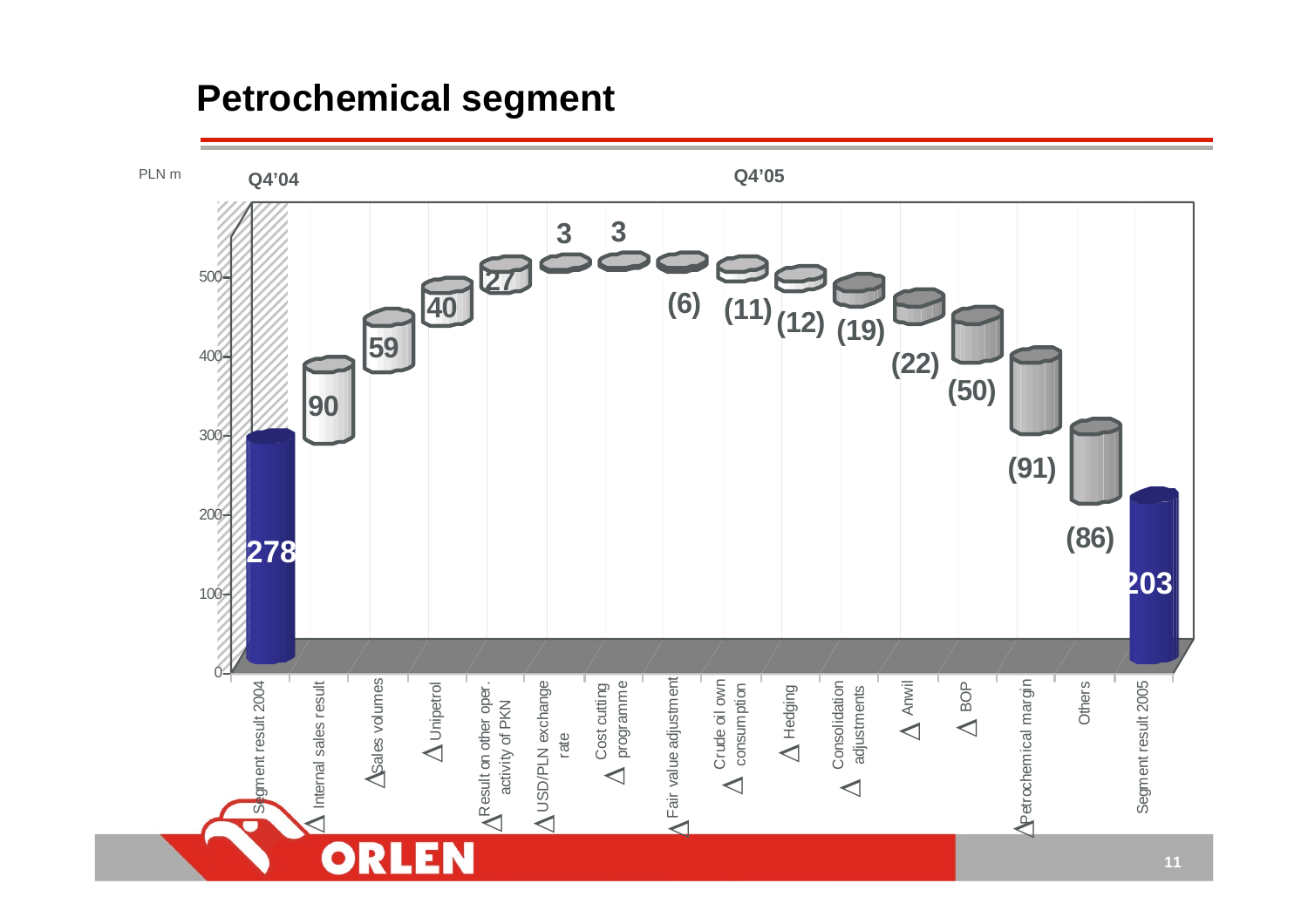# **Retail segment**

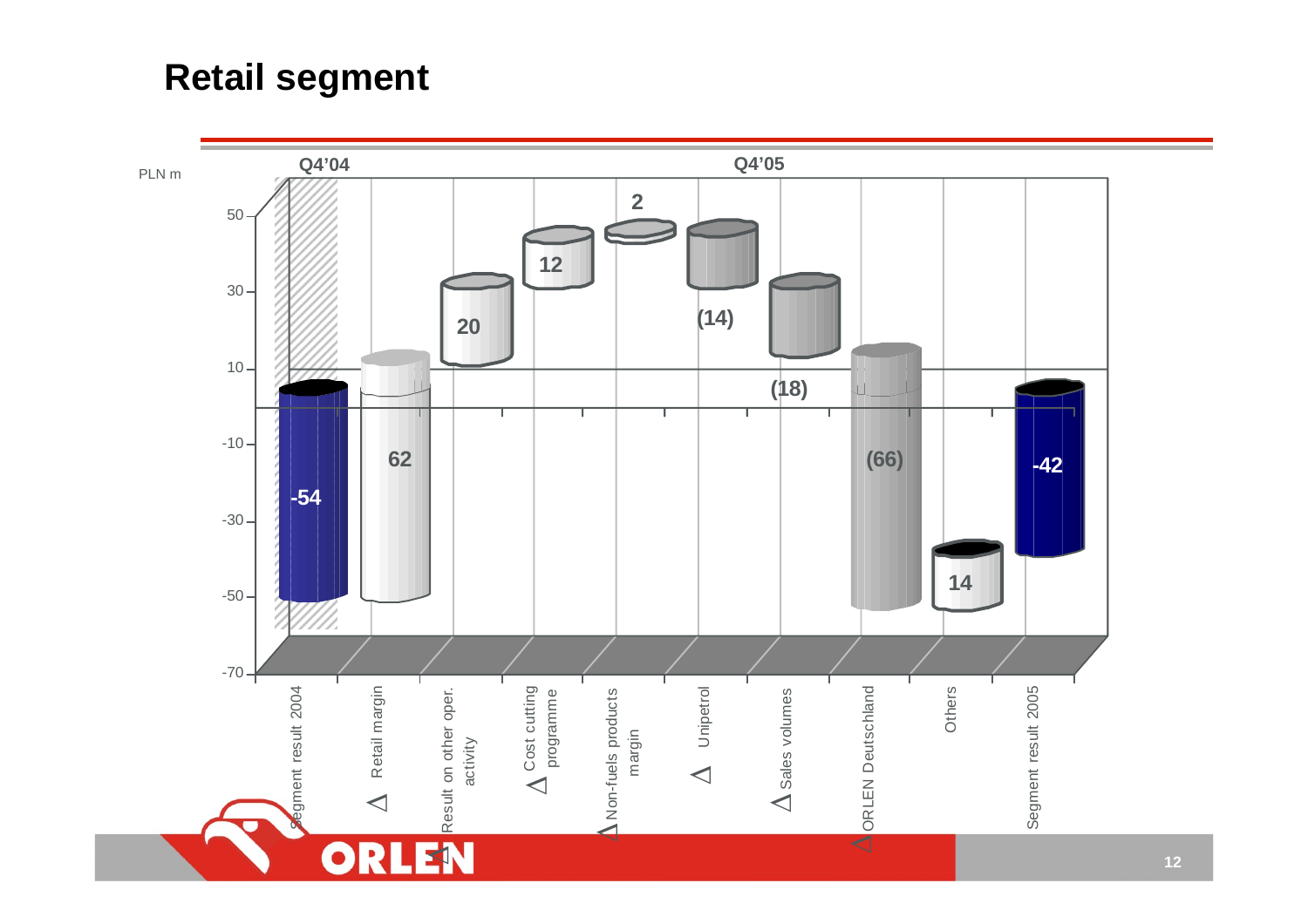## **Petrochemical market**

# from 1 January 2004 to mid April 2006





### **Poliethylene (LDPE) Polipropylene**





Source: Market quotations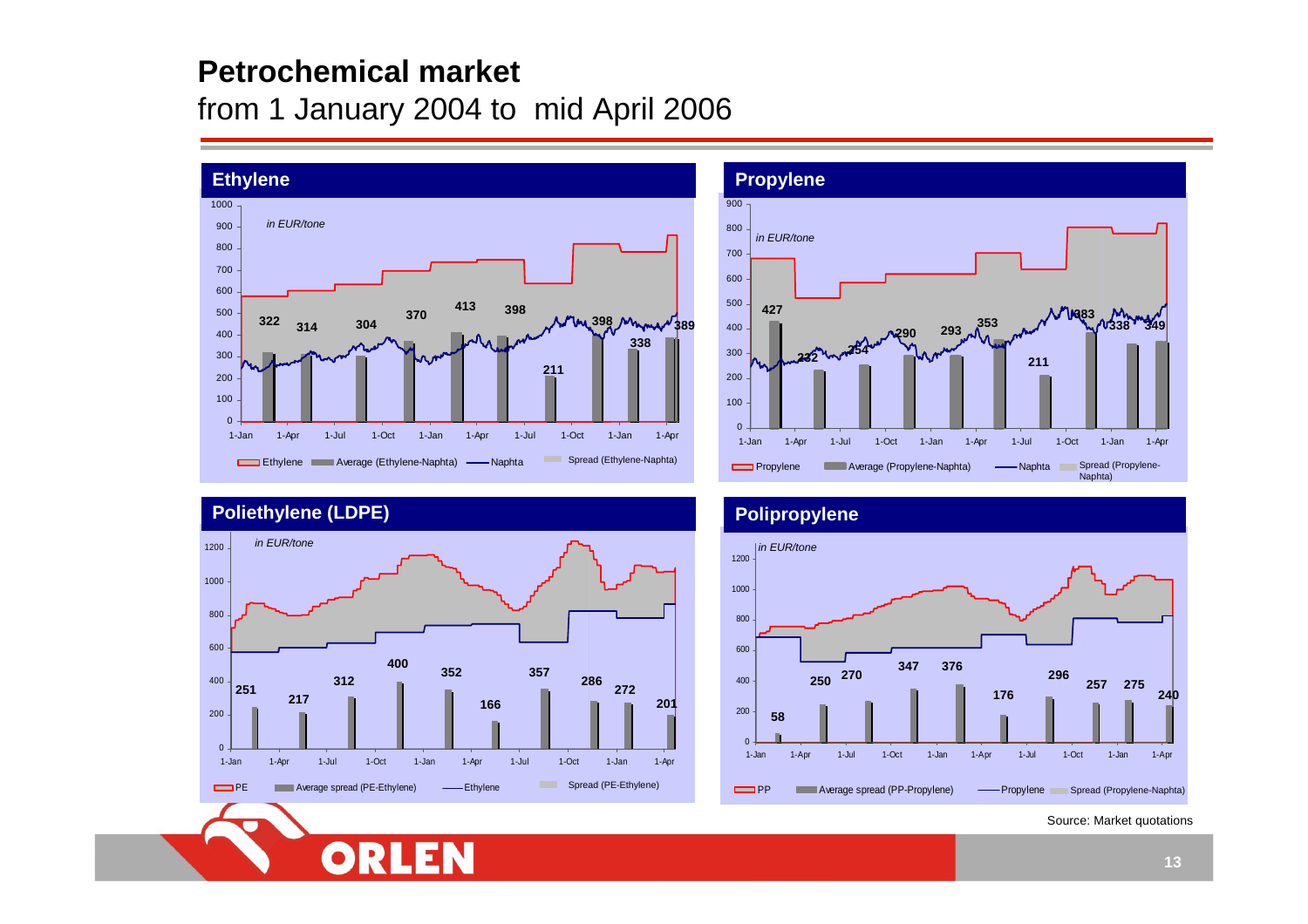# **Unipetrol Group** Selected audited financial data for FY2004 vs. FY2005

### **Audited financial results of main subsidiaries of Unipetrol a.s.**

| <b>in 000 CZK</b>        |                     | <b>2004 IFRS*</b> | <b>2005 IFRS</b> |  |
|--------------------------|---------------------|-------------------|------------------|--|
| Chemopetrol a.s.         | Revenues            | 28,899,450        | 31,181,618       |  |
|                          | <b>EBIT</b>         | 2,743,604         | 3,157,240        |  |
|                          | Net result          | 1,952,507         | 2,616,366        |  |
|                          | Equity              | 13,033,302        | 14,174,200       |  |
|                          | <b>Total assets</b> | 28,533,029        | 28,381,695       |  |
| Benzina a.s.             | Revenues            | 20,700,329        | 11,426,602       |  |
|                          | <b>EBIT</b>         | 487,891           | $-9,361$         |  |
|                          | Net result          | $-1,053$          | $-499,103$       |  |
|                          | Equity              | 323.532           | 1,123,429        |  |
|                          | Total assets        | 8,323,622         | 7,657,185        |  |
| Ceska Rafinerska a.s.    | Revenues            | 9,103,977         | 9,292,780        |  |
|                          | <b>EBIT</b>         | 489,963           | 468,191          |  |
|                          | Net result          | 321,396           | 325,834          |  |
|                          | Equity              | 17,805,918        | 18,131,752       |  |
|                          | Total assets        | 28,332,362        | 24,906,135       |  |
| Kaucuk a.s.              | Revenues            | 10,202,929        | 10,395,443       |  |
|                          | <b>EBIT</b>         | 561,906           | 535,593          |  |
|                          | Net result          | 277,711           | 439,068          |  |
|                          | Equity              | 6,340,241         | 6,795,322        |  |
|                          | Total assets        | 9,211,038         | 8,909,922        |  |
| Paramo a.s.              | Revenues            | 9,136,966         | 11,073,141       |  |
|                          | <b>EBIT</b>         | 285,72            | $-103,499$       |  |
|                          | Net result          | 157,137           | $-207,411$       |  |
|                          | Equity              | 1,596,225         | 1,897,487        |  |
|                          | Total assets        | 3,419,894         | 4,351,747        |  |
| Spolana a.s.             | Revenues            | 5,070,504         | 5,757,796        |  |
|                          | <b>EBIT</b>         | 250,250           | 291,884          |  |
|                          | Net result          | 118,527           | 183,071          |  |
|                          | Equity              | 884,528           | 1,067,599        |  |
|                          | Total assets        | 3,782,827         | 3,870,302        |  |
| Unipetrol Rafinerie a.s. | <b>Revenues</b>     | 59,252,192        | 76,321,599       |  |
|                          | <b>EBIT</b>         | 1,365,415         | 978,333          |  |
|                          | Net result          | 1,061,731         | 578,353          |  |
|                          | Equity              | 827,805           | 1,406,159        |  |
|                          | Total assets        | 9,531,005         | 13,263,227       |  |
|                          |                     | *restated data    |                  |  |

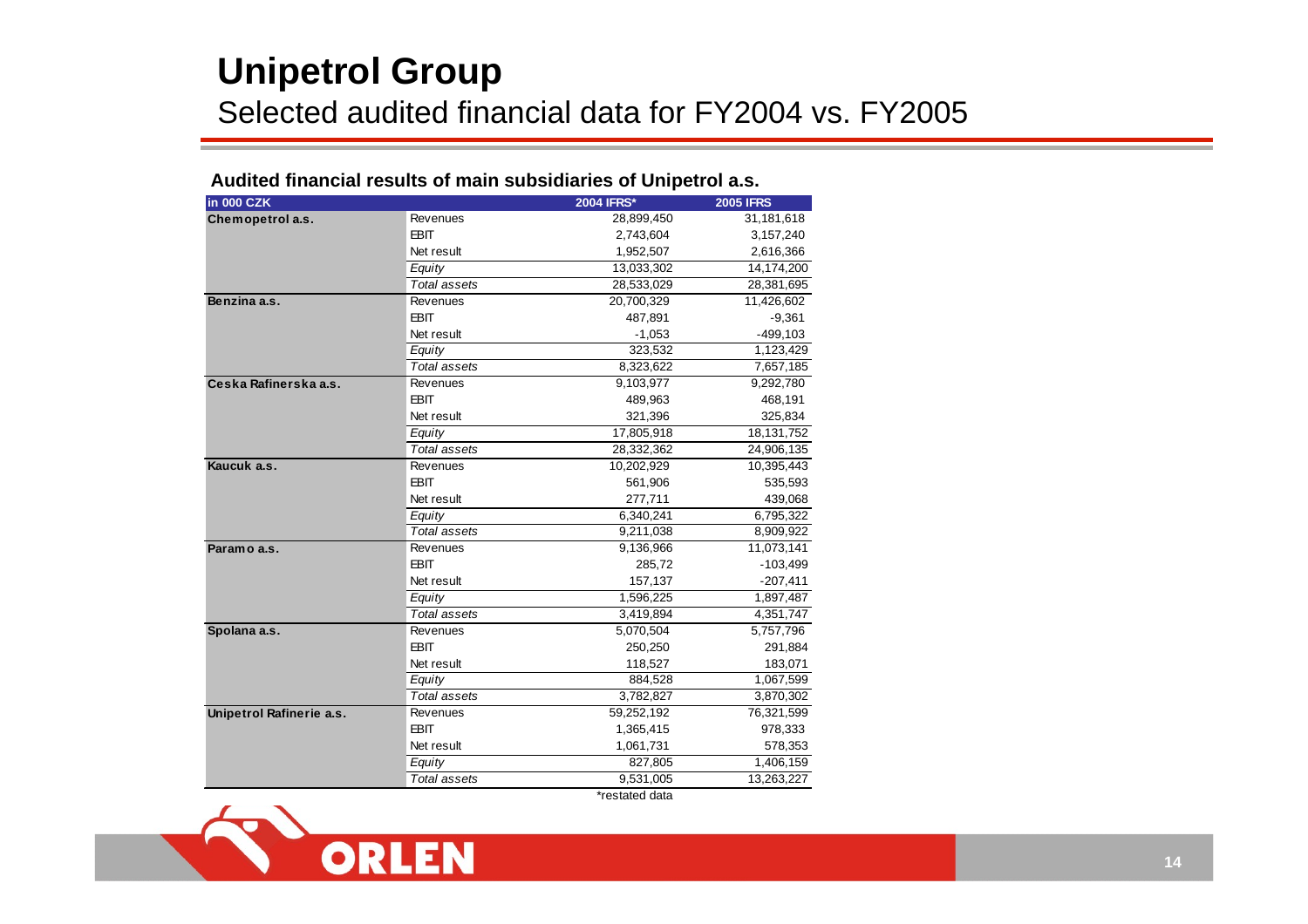#### **Audited consolidated financial highlights of Unipetrol a.s. 2004-2005**

| in '000 CZK           |              | <b>2004 IFRS*</b> | <b>2005 IFRS</b> |
|-----------------------|--------------|-------------------|------------------|
| <b>UNIPETROL a.s.</b> | Equity       | 32 825 771        | 38 988 043       |
|                       | Total assets | 72 143 595        | 76 441 640       |
|                       | Revenues     | 71 097 589**      | 80 946 337***    |
|                       | <b>EBIT</b>  | 5 846 248         | 5 279 069        |
|                       | Net result   | 3709728           | 3 407 111        |

\* restated

\*\* revenues without excise tax

The excise tax in 2004 amounts to 15,159,302 ths CZK

results \*\*\* revenues without excise tax

The excise tax in 2005 amounts to 19,508,980 ths CZK

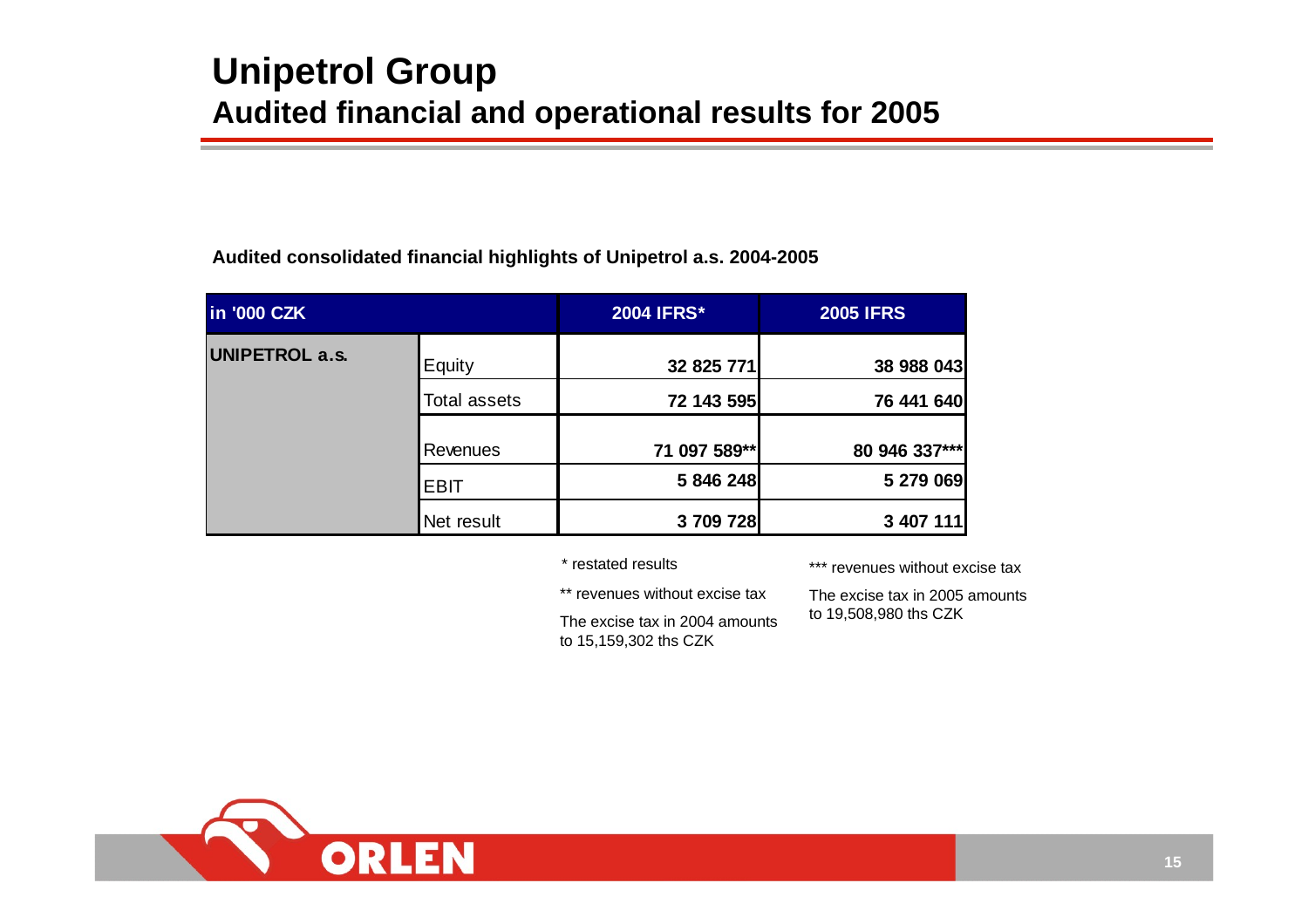# **Unipetrol Group** Selected financial data for FY2003 vs. FY2005

|  |  | <b>Operational highlights for years 2003-2005</b> |
|--|--|---------------------------------------------------|

| Operating data*                      | Q1'03 | Q2'03 | Q3'03 | Q4'03   | 2003    | Q1'04 | Q2'04   | Q3'04   | Q4'04   | 2004    | Q1'05   | Q2'05   | Q3'05   | Q4'05   | 2005    |
|--------------------------------------|-------|-------|-------|---------|---------|-------|---------|---------|---------|---------|---------|---------|---------|---------|---------|
| Total sales (tt), of which           | 110   | 177   | 720   | 1 1 3 5 | 2 1 4 2 | 024   | 1 1 9 5 | 1 2 0 4 | 1 2 6 9 | 4 6 9 2 | 1 1 1 8 | 1 326   | 1400    | 320     | 5 1 6 4 |
| - light product sales (tt) $^1$      | 45    | 69    | 429   | 728     | 1 2 6 9 | 654   | 770     | 784     | 830     | 3 0 3 9 | 746     | 848     | 919     | 854     | 3 3 6 7 |
| - other refinery products sales (tt) | 52    | 83    | 156   | 128     | 420     | 100   | 132     | 190     | 130     | 552     | 123     | 192     | 197     | 166     | 678     |
| - pet-chem sales (tt)                | 14    | 25    | 114   | 231     | 383     | 221   | 243     | 189     | 253     | 905     | 209     | 236     | 235     | 249     | 928     |
| - other product sales (tt)           | 0     | 0     | 21    | 48      | 69      | 49    | 50      | 41      | 56      | 196     | 41      | 51      | 50      | 51      | 192     |
| Retail sales of motor fuels $(tL)^2$ | 110   | 130   | 137   | 129     | 507     | 107   | 130     | 133     | 120     | 491     | 104     | 126     | 136     | 120     | 486     |
| Processed crude (tt)                 | 131   | 143   | 671   | 978     | 1922    | 834   | 898     | 952     | 1 0 3 4 | 3718    | 874     | 1 0 2 2 | 1 1 3 4 | 1 1 2 2 | 4 1 5 1 |
| Utilisation <sup>3</sup>             | 69%   | 69%   | 67%   | 71%     | 70%     | 62%   | 65%     | 68%     | 75%     | 67%     | 64%     | 74%     | 81%     | 81%     | 75%     |
| White product yield <sup>4</sup>     | 45%   | 65%   | 68%   | 71%     | 68%     | 72%   | 67%     | 74%     | 70%     | 71%     | 72%     | 69%     | 72%     | 71%     | 71%     |
| Fuel yield <sup>5</sup>              | 34%   | 48%   | 59%   | 60%     | 57%     | 46%   | 56%     | 57%     | 55%     | 54%     | 56%     | 60%     | 61%     | 56%     | 58%     |

\*Refers to Unipetrol Group 1) Gasoline, Diesel, LHO, Jet 2) Gasoline, Diesel, LPG 3) 51% of Ceska Rafinerska, 100% of Paramo4) Gasoline, Diesel, LHO, Jet 5) Gasoline, Diesel, LPG, LHO

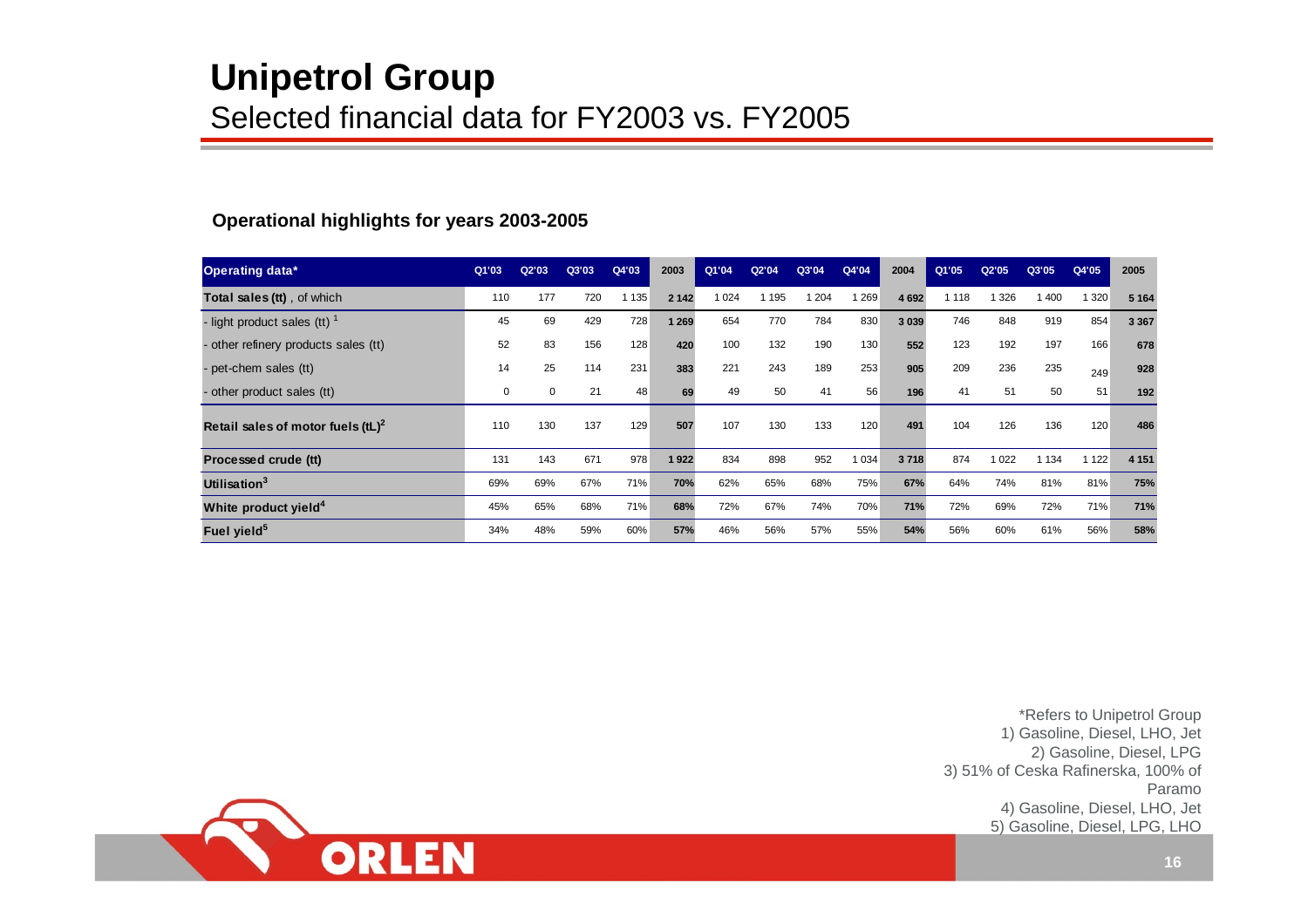# **Retail fuels market in Poland**

### **Retail consumption of fuels in Poland in 2005 (in thousand tonnes)**

**Estimated dynamics 2005-2004**

| Petrol  | Diesel oil | LPG      | Total of fuels |
|---------|------------|----------|----------------|
| 4 0 2 9 | 5 1 2 7    | 1 7 7 5  | 10 931         |
| $-5.3%$ | $+5.7%$    | $+23.3%$ | $+3.6%$        |

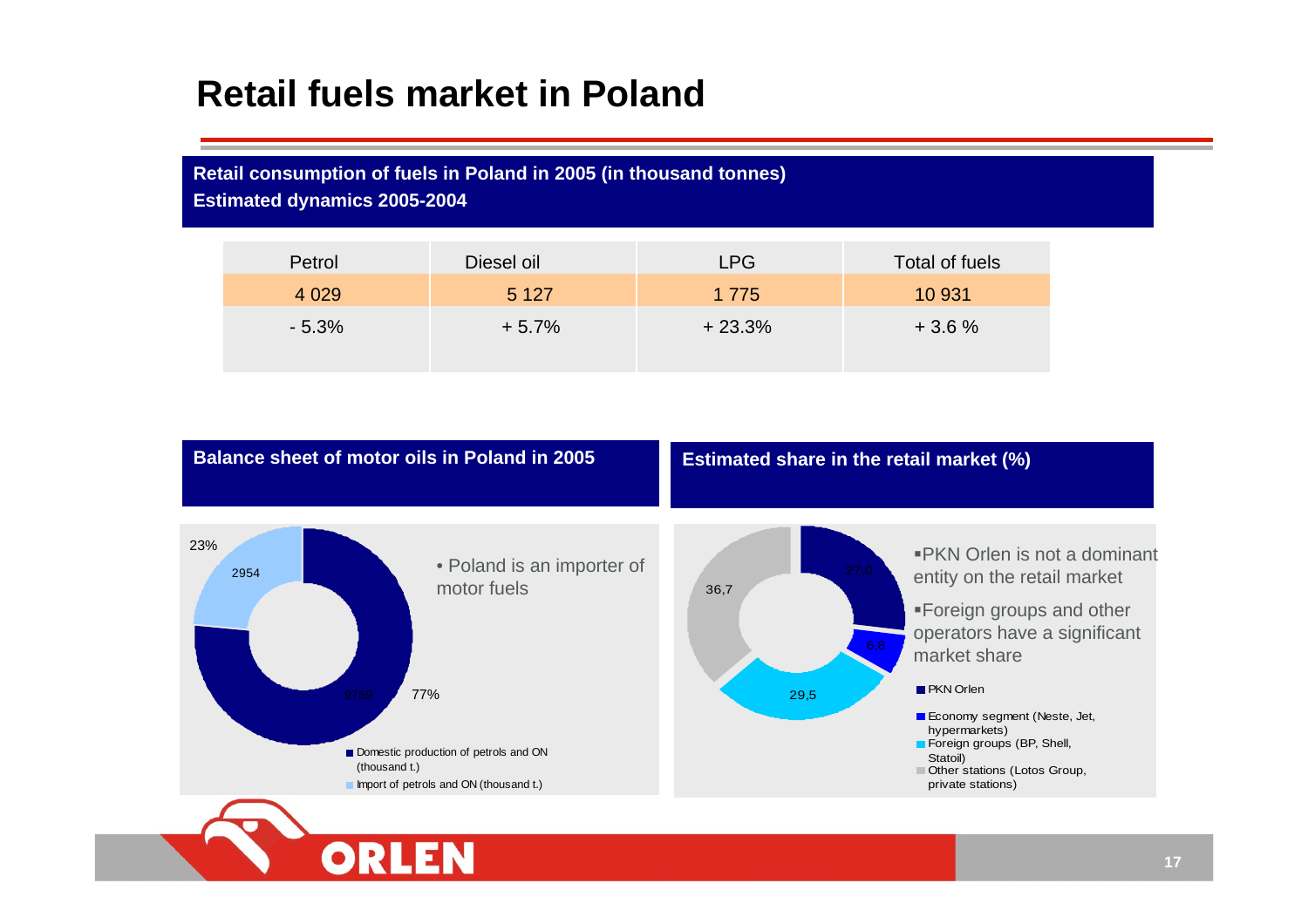# **Fuel pricing**

**International conditions of crude oil price growth**

Limited relationship between quotation rise and actual crude oil demand and supply Significant premium for political (international) risk Mainly political – and not economic – factors of price rise

**Domestic market conditions**

Average gross retail profit margin on the market lower by over a dozen percent than a year ago Increasing market competitiveness (hypermarket stations etc.)

Growing interest among customers in Bliska economy brand (sales growth year-on-year exceeds 30%).

Lowering profit margin threatens existence of many private stations.

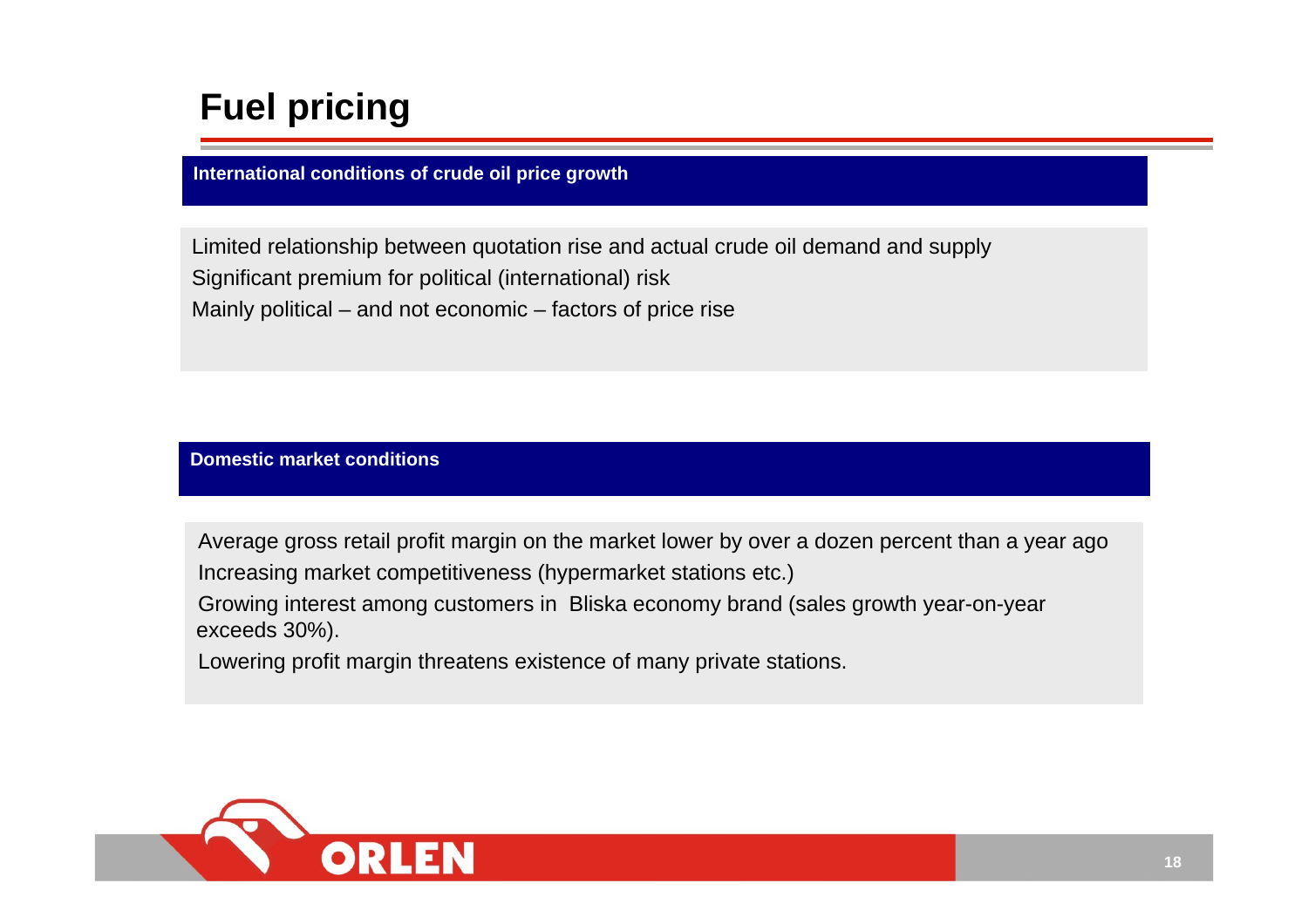# **Retail pricing structure for Pb95**

in the period January – April 2006.

### **Retail price structure**



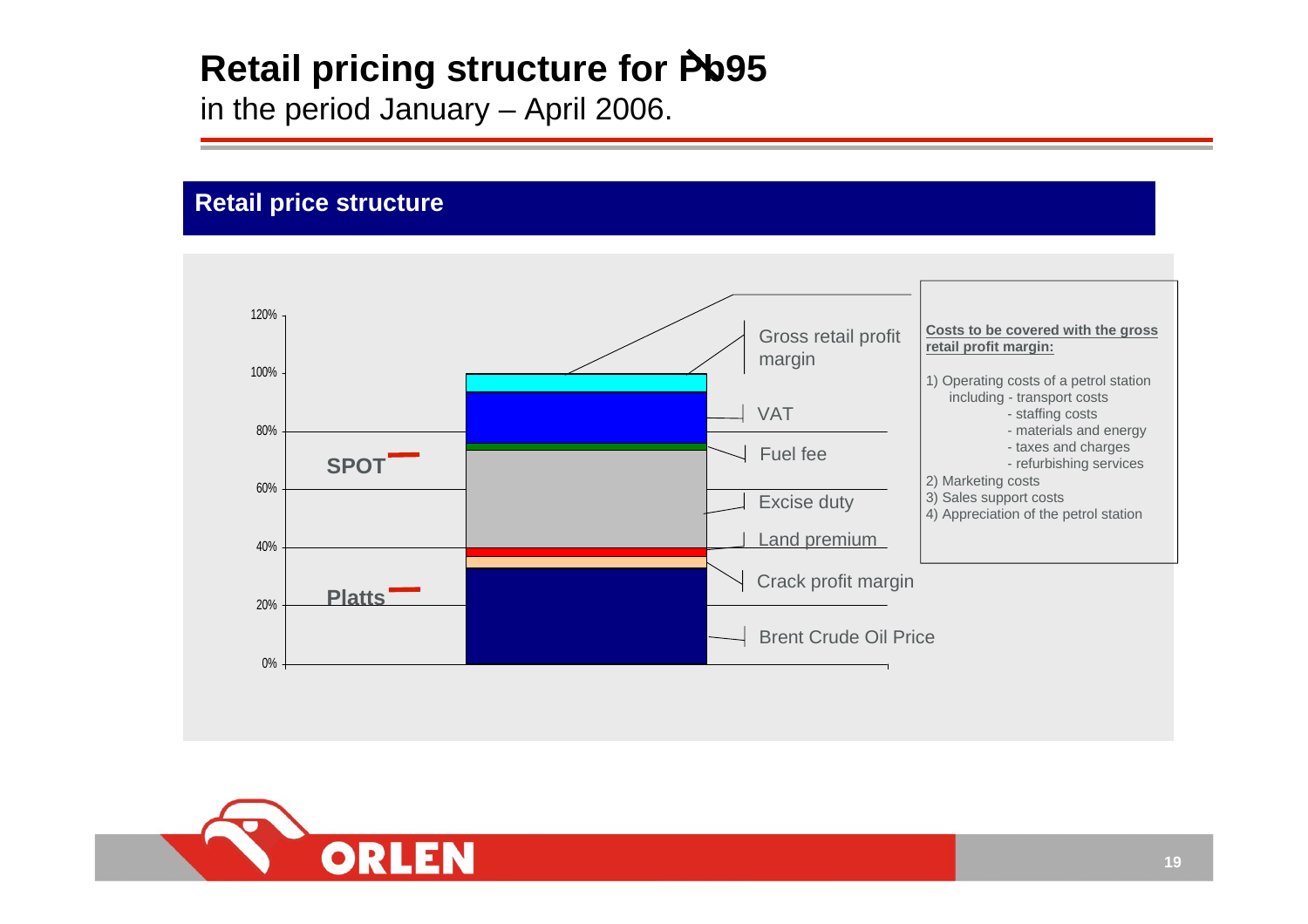**Starting from mid March PKN Orlen S.A. has been relieving the adverse outcomes of the growth in crude oil price by decreasing the unit fuel gross margin in Retail**





Net retail pric

بو

[PLN per litre}

otations [USD/barr

 $\widehat{\overline{\mathbb{e}}}$